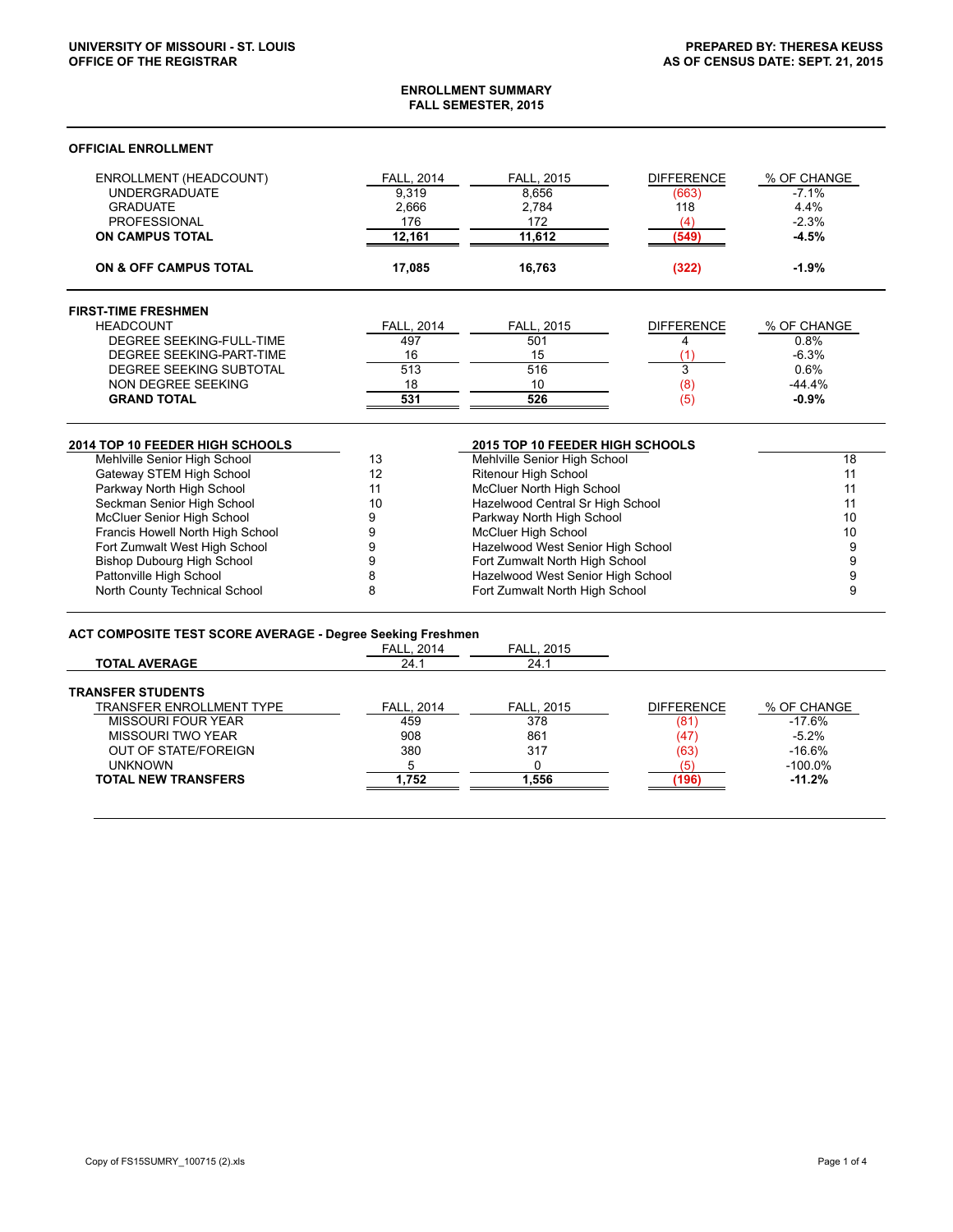#### **ENROLLMENT SUMMARY FALL SEMESTER, 2015**

### **GRADUATE STUDENTS**

| ENROLLMENT HEADCOUNT | <b>FALL. 2014</b> | <b>FALL. 2015</b> | <b>DIFFERENCE</b> | % OF CHANGE |
|----------------------|-------------------|-------------------|-------------------|-------------|
| <b>MASTERS</b>       | 2,038             | 2,161             | 123               | 6.0%        |
| <b>ED SPECIALIST</b> | 56                | 45                |                   | $-19.6%$    |
| <b>DOCTORAL</b>      | 572               | 578               |                   | $1.0\%$     |
| <b>TOTAL</b>         | 2.666             | 2.784             | 118               | 4.4%        |

# **RE-ADMITS AND CONTINUING STUDENTS**

| <b>ENROLLMENT</b> | 2014<br><b>FALL</b> | 2015<br>ΞΔ.<br>. | <b>DIFFERENCE</b> | % OF CHANGE |
|-------------------|---------------------|------------------|-------------------|-------------|
| <b>RE-ADMITS</b>  | 657                 | 641              | (16)              | 2.4%        |
| <b>CONTINUING</b> | 3,564               | 8,073            | '491              | 5.7%        |

Starting FS2004 students are no longer required to fill out a re-enroll form if they have attended within the last year.

# **MINORITY ENROLLMENT**

| <b>ENROLLMENT</b><br><b>TOTAL MINORITY</b><br>MINORITY % OF KNOWN ETHNIC<br><b>ENROLLMENT</b> | <b>FALL, 2014</b><br>3,746<br>32.65% | <b>FALL, 2015</b><br>3,625<br>32.86% | <b>DIFFERENCE</b><br>(121) | % OF CHANGE<br>$-3.2%$ |
|-----------------------------------------------------------------------------------------------|--------------------------------------|--------------------------------------|----------------------------|------------------------|
| NON-RESIDENT ALIEN                                                                            | 512                                  | 517                                  | 5                          | 1.0%                   |
| AFRICAN AMERICAN<br>AFRICAN AMERICAN % KNOWN                                                  | 2,141                                | 1,989                                | (152)                      | $-7.1%$                |
| <b>ETHNIC ENROLLMENT</b>                                                                      | 17.60%                               | 17.13%                               | (0)                        | 0.02%                  |
| AMERICAN INDIAN                                                                               | 48                                   | 47                                   | (1)                        | $-2.1%$                |
| <b>HISPANIC</b>                                                                               | 301                                  | 293                                  | (8)                        | $-2.7%$                |
| <b>WHITE</b>                                                                                  | 7,657                                | 7,408                                | (249)                      | $-3.3%$                |
| ASIAN/PACIFIC ISLANDER                                                                        | 546                                  | 529                                  | (17)                       | $-3.1%$                |
| <b>MULTIPLE ETHNICITIES*</b><br>*new reporting category as of FS2010                          | 198                                  | 250                                  | 52                         | 26.3%                  |

# **GENDER ENROLLMENT**

| <b>WOMEN</b>                | <b>FALL, 2014</b> | <b>FALL. 2015</b> | <b>DIFFERENCE</b> | % OF CHANGE |
|-----------------------------|-------------------|-------------------|-------------------|-------------|
| <b>UNDERGRADUATE</b>        | 5,257             | 4,903             | (354)             | $-6.7%$     |
| <b>GRADUATE</b>             | 1,756             | 1,817             | 61                | 3.5%        |
| <b>PROFESSIONAL</b>         | 108               | 102               | (6)               | $-5.6%$     |
| <b>TOTAL</b>                | 7,121             | 6,822             | (299)             | $-4.2%$     |
| <b>MEN</b>                  | FALL, 2014        | <b>FALL, 2015</b> | <b>DIFFERENCE</b> | % OF CHANGE |
| <b>UNDERGRADUATE</b>        | 4.062             | 3.753             | (309)             | $-7.6\%$    |
| <b>GRADUATE</b>             | 910               | 967               | 57                | 6.3%        |
| <b>PROFESSIONAL</b>         | 68                | 70                |                   | 2.9%        |
| <b>TOTAL</b>                | 5,040             | 4.790             | (250)             | $-5.0\%$    |
|                             |                   |                   |                   |             |
| TOTAL WOMEN & MEN           | <b>FALL, 2014</b> | <b>FALL, 2015</b> | <b>DIFFERENCE</b> | % OF CHANGE |
| <b>UNDERGRADUATE</b>        | 9,319             | 8,656             | (663)             | $-7.1%$     |
| <b>GRADUATE</b>             | 2,666             | 2,784             | 118               | 4.4%        |
| <b>PROFESSIONAL</b>         | 176               | 172               | (4)               | $-2.3%$     |
| <b>TOTAL</b>                | 12,161            | 11,612            | (549)             | $-4.5%$     |
|                             |                   |                   |                   |             |
| PERCENT OF TOTAL ENROLLMENT | FALL, 2014        | <b>FALL, 2015</b> | <b>DIFFERENCE</b> | % OF CHANGE |
| <b>WOMEN</b>                | 59%               | 59%               |                   |             |
| <b>MEN</b>                  | 41%               | 41%               | 0                 |             |
|                             |                   |                   |                   |             |